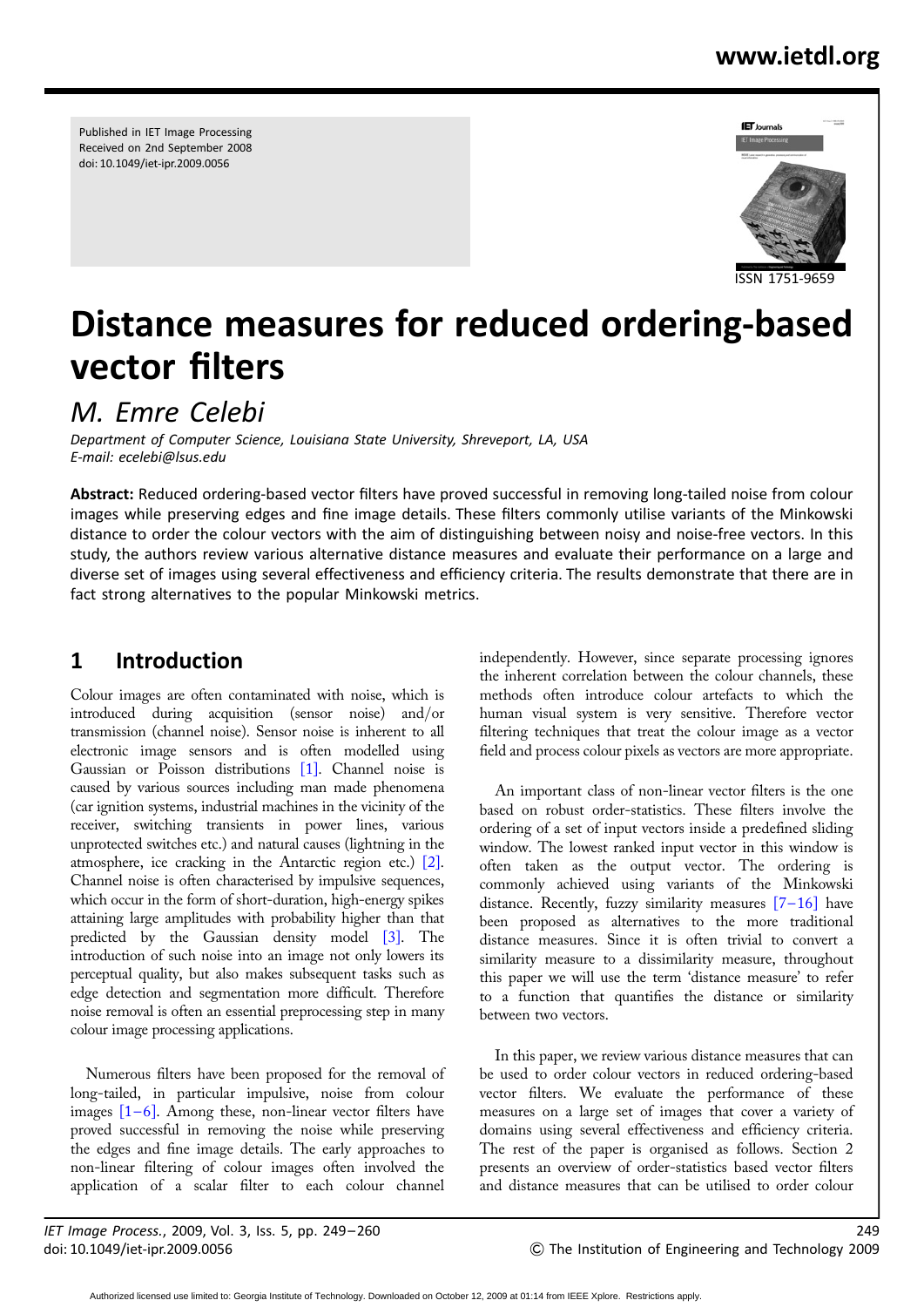vectors. Section 3 describes the noise model, filtering performance criteria and the experimental setup. Finally, Section 4 gives the conclusions and the future work.

#### 2 Distance measures for reduced ordering of colour vectors

Consider an  $M \times N$  red–green–blue (RGB) input image X that represents a two-dimensional (2D) array of threecomponent vectors  $x(r, c) = [x_1(r, c), x_2(r, c), x_3(r, c)]$ occupying the spatial location  $(r, c)$ , with the row and column indices  $r = \{1, ..., M\}$  and  $c = \{1, ..., N\}$ , respectively. In the pixel  $x(r, c)$ , the  $x_k(r, c)$  values denote the red  $(k = 1)$ , green ( $k = 2$ ) and blue ( $k = 3$ ) components. Most images are non-stationary in nature; therefore filters often operate on the assumption that the local image features can be extracted from a small image region called a sliding window. The size and shape of the window influence the properties and efficiency of the filtering operation and are therefore application dependent [1]. A square window  $W(r, c)$  of size application dependent [1]. A square window  $W(t, t)$  or size  $\sqrt{n} \times \sqrt{n}$  pixels centred on  $x(r, t)$  is commonly used because of its versatility and good performance [4]. The window slides over the entire image  $X$  in a raster fashion and the procedure replaces the input vector  $x(r, c)$  with the output  $y(r, c) = F(W(r, c))$  of a filter function  $F(\cdot)$  that operates over the samples inside  $W(r, c)$ . Repeating the procedure for each pair  $(r, c)$ , with  $r = \{1, ..., M\}$  and  $c = \{1, ..., N\}$ , produces the output vectors  $y(r, c)$  of the  $M \times N$  filtered image Y. For notational simplicity, the input vectors inside  $W(r, c)$  are re-indexed as a set, that is  $W(r, c) = \{x_i : i = 1, \ldots, n\}$  (see Fig. 1), as commonly seen in the related literature  $[1-6]$ . In this notation, the centre pixel in W is given by  $x_{(n+1)/2}$  and in the vector  $x_i = [x_{i1}, x_{i2}, x_{i3}]$  with components  $x_{ik}$ , the  $i \in \{1, ..., n\}$ and  $k \in \{1, 2, 3\}$  indices denote the position of the vector inside the window and the colour channel, respectively.

Order-statistics based vector filters operate by ordering (ranking) the vectors inside the sliding window. The purpose of this ordering is to distinguish between the noisy and noise-free vectors. However, in contrast to scalar data, there is no universally accepted method for ordering multivariate data. Widely known multivariate ordering methods include [17]:

• Marginal ordering (M-ordering): The vectors are ordered in each component independently. This scheme produces a set of ordered output vectors that is usually not the same as



Figure 1 Indexing convention inside a  $3 \times 3$  window

the set of input vectors and consequently results in colour artefacts when applied to multichannel image data.

• Conditional ordering (C-ordering): The vectors are ordered based on the marginal ordering of one of the components. This scheme disregards the vectorial nature of the multichannel image data.

• Partial ordering (P-ordering): The vectors are partitioned into smaller groups that are then ordered. Despite its theoretical appeal, this scheme is computationally demanding  $[18]$ .

• Reduced (aggregate) ordering  $(R$ -ordering): The vectors are first reduced to scalar representatives using a suitable distance measure. The ordering of these scalars is then taken as the ordering of the corresponding vectors. This is the most common ordering scheme in the literature  $[1-6]$ .

To order the vectors inside the sliding window  $W(r, c) = \{x_i : i = 1, \ldots, n\}$ , R-ordering-based vector filters first calculate the aggregate (cumulative) distance  $D_i$  for each vector  $x_i$ 

$$
D_i = \sum_{j=1}^n d(\mathbf{x}_i, \mathbf{x}_j) \tag{1}
$$

where  $d(x_i, x_j)$  denotes a suitable distance measure that quantifies the dissimilarity between vectors  $x_i$  and  $x_j$ . The ordered sequence of scalars  $D_{(1)} \leq D_{(2)} \leq \cdots \leq D_{(n)}$  implies the same ordering in the corresponding vectors  $x_{(1)} \leq x_{(2)} \leq \cdots \leq x_{(n)}$ . Many filters define the lowest ranked input vector (lowest order-statistic), that is  $x_{(1)}$ , as the output vector. This is because vectors with lower ranks are typical (representative) vectors in their neighbourhoods, whereas those with higher ranks are often outliers (noisy vectors) [19]. More explicitly, the output vector at location  $(r, c)$  is given by

$$
y(r, c) = \underset{x_i \in W(r, c)}{\operatorname{argmin}} D_i \tag{2}
$$

Note that if a similarity measure  $s(x_i, x_j)$  is used instead of  $d(x_i, x_j)$  in (1), the argmin operator should be replaced with argmax.

The vector median filter (VMF) [20], which is the most well known R-ordering-based vector filter, utilises the Minkowski distance  $d_p(x_i, x_j) = (\sum_{k=1}^3 |x_{ik} - x_{jk}|^p)^{1/p}$  as its ordering criterion. Three special cases of  $d_p$  are of particular interest:  $d_1$  (city-block distance),  $d_2$  (Euclidean distance) and  $d_{\infty}$  (chessboard distance). Given the general Minkowski form,  $d_1$  and  $d_2$  can be defined in a straightforward fashion, whereas  $d_{\infty}$  is defined as  $d_{\infty}(x_i, x_j) = \max_{1 \leq k \leq 3} |x_{ik} - x_{jk}|$ . Among these three forms,  $d_2$  seems to be preferred in the colour image filtering literature due to its isotropic (rotation invariant) nature and good performance [21]. The squared form of  $d_2$ , that is  $d_2$ , can also be used as a computationally efficient alternative [22].

250 IET Image Process., 2009, Vol. 3, Iss. 5, pp. 249– 260

Authorized licensed use limited to: Georgia Institute of Technology. Downloaded on October 12, 2009 at 01:14 from IEEE Xplore. Restrictions apply.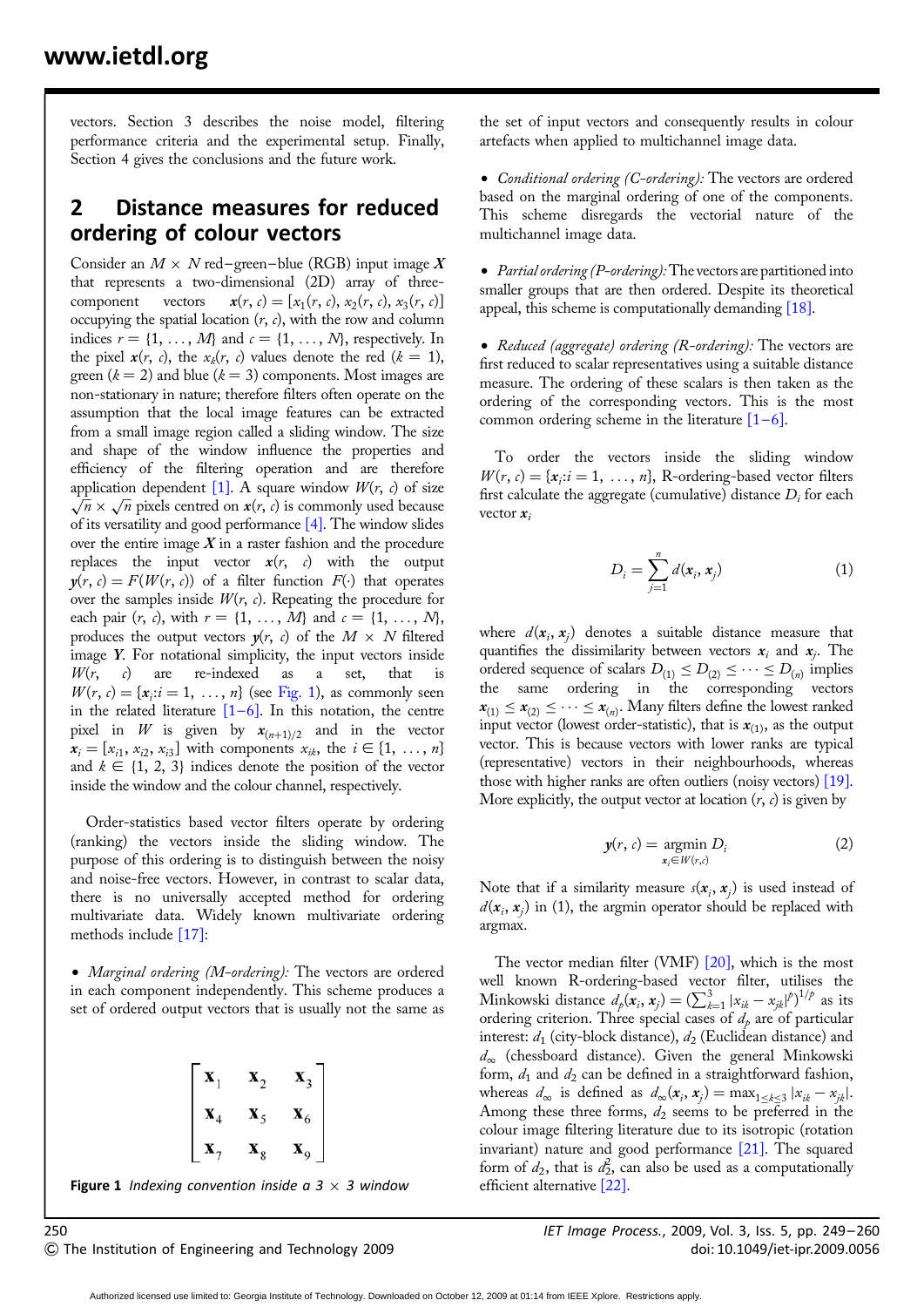Table 1 lists some of the traditional distance measures that can be used for the reduced ordering of colour vectors. Note that the Bray–Curtis, Canberra, Soergel and Ware–Hedges measures are normalised forms of the city-block distance, whereas the divergence coefficient measure is a normalised form of the Euclidean distance. Some of the measures given in Table 1 have already been used in the design of various R-ordering-based vector filters. For example, the Cosine distance was used in the design of the basic vector directional filter (BVDF) [23]. The Goude distance was used in the content-based rank filter  $[24]$ . The rationale behind this measure is that the similarity between two vectors  $x_i$  and  $x_j$ can be expressed as the ratio of some function of what they share (commonality) to what they comprise (totality). In particular, the numerator and denominator correspond to the vector difference and the vector sum, respectively.

In [9], the authors introduced a fuzzy magnitude similarity measure given by

$$
s_{\text{fms}}^{K}(x_{i}, x_{j}) = \prod_{k=1}^{3} \frac{\min(x_{ik}, x_{jk}) + K}{\max(x_{ik}, x_{jk}) + K}
$$
(3)

where  $K$  is a parameter of the measure.

The analogous fuzzy directional similarity measure between vectors  $x_i$  and  $x_j$  can be obtained by first normalising the vectors to unit length, that is  $\hat{x}_i = x_i/||x_i||$ and  $\hat{x}_i = x_i/||x_i||$ , and then calculating the fuzzy magnitude similarity between them, that is  $s_{\text{fids}}^K(\boldsymbol{x}_i, \boldsymbol{x}_j) = s_{\text{fms}}^K(\hat{\boldsymbol{x}}_i, \hat{\boldsymbol{x}}_j)$ [11]. Furthermore, since both fuzzy magnitude similarity and fuzzy directional similarity values fall into the (0, 1] interval, they can easily be combined to obtain a fuzzy magnitude-directional similarity measure as follows:  $s_{\text{fmds}}^{K_1,K_2}(\pmb{x}_i,\pmb{x}_j) = s_{\text{fms}}^{K_1}(\pmb{x}_i,\pmb{x}_j) \cdot s_{\text{fds}}^{K_2}(\pmb{x}_i,\pmb{x}_j)$  [11].

In [10], the authors introduced a combined fuzzy similarity measure given by

$$
s_{\text{cts}}^{C,t}(\mathbf{x}_i, \mathbf{x}_j) = \frac{C}{C + d_2(\mathbf{x}_i, \mathbf{x}_j)} \cdot \frac{t}{t + \max(|r_i - r_j|, |c_i - c_j|)}
$$
(4)

where  $(r_i, c_i)$  and  $(r_j, c_j)$  are the spatial coordinates of the vectors  $x_i$  and  $x_j$ , respectively, and C and t are the parameters of the measure. It can be seen that  $s_{\text{cfs}}^{C,1}$ combines colour similarity (first term) and spatial proximity (second term). The maximisation of the aggregate combined fuzzy similarity in a particular neighbourhood is equivalent to finding the vector that is centrally located and is a good representative of the neighbourhood in terms of chromatic content.

| Bray-Curtis distance [26]   | $d_{\text{bray}}(\mathbf{x}_i, \mathbf{x}_j) = \frac{\sum_{k=1}^{3}  x_{ik} - x_{jk} }{\sum_{k=1}^{3} x_{ik} + x_{ik}}$                                                                                               |
|-----------------------------|-----------------------------------------------------------------------------------------------------------------------------------------------------------------------------------------------------------------------|
| Canberra distance [27]      | $d_{\text{canbern}}(\mathbf{x}_i, \mathbf{x}_j) = \sum_{i=1}^{N} \frac{ X_{ik} - X_{jk} }{ X_{ik} + X_{ik} }$                                                                                                         |
| Chord distance [28]         | $d_{\text{chord}}(\mathbf{x}_i, \mathbf{x}_j) = \left(\sum_{k=1}^3 (\sqrt{x}_{ik} - \sqrt{x}_{jk})^2\right)^{-1}$                                                                                                     |
| Cosine distance [23]        | $d_{\text{cosine}}(\mathbf{x}_i, \mathbf{x}_j) = \theta = \arccos\left(\frac{\sum_{k=1}^{s} x_{ik} x_{jk}}{\ \mathbf{x}_i\ \ \mathbf{x}_i\ }\right)$                                                                  |
| divergence coefficient [29] | $d_{\text{divergence}}(\mathbf{x}_i, \mathbf{x}_j) = \left(\sum_{k=1}^3 \frac{(x_{ik} - x_{jk})^2}{x_{ik} + x_{ik}}\right)^{-1}$                                                                                      |
| Goude distance [30]         | $d_{\text{goude}}(\mathbf{x}_i, \mathbf{x}_j) = \left( \frac{\ \mathbf{x}_i\ ^2 + \ \mathbf{x}_j\ ^2 - 2 \sum_{k=1}^3 x_{ik} x_{jk}}{\ \mathbf{x}_i\ ^2 + \ \mathbf{x}_i\ ^2 + 2 \sum_{k=1}^3 x_{ik} x_{jk}} \right)$ |
| Soergel distance [31]       | $d_{\text{soergel}}(\mathbf{x}_{i}, \mathbf{x}_{j}) = \frac{\sum_{k=1}^{3}  x_{ik} - x_{jk} }{\sum_{k=1}^{3} \max(x_{ik}, x_{ik})}$                                                                                   |
| Ware-Hedges distance [32]   | $d_{\text{ware}}(\mathbf{x}_i, \mathbf{x}_j) = \sum_{i=1}^{J} \frac{ X_{ik} - X_{jk} }{\max(x_{ik}, x_{ik})}$                                                                                                         |

Table 1 Distance measures for R-ordering of colour vectors ( $\|x\|$ : Euclidean norm of x)

IET Image Process., 2009, Vol. 3, Iss. 5, pp. 249– 260 251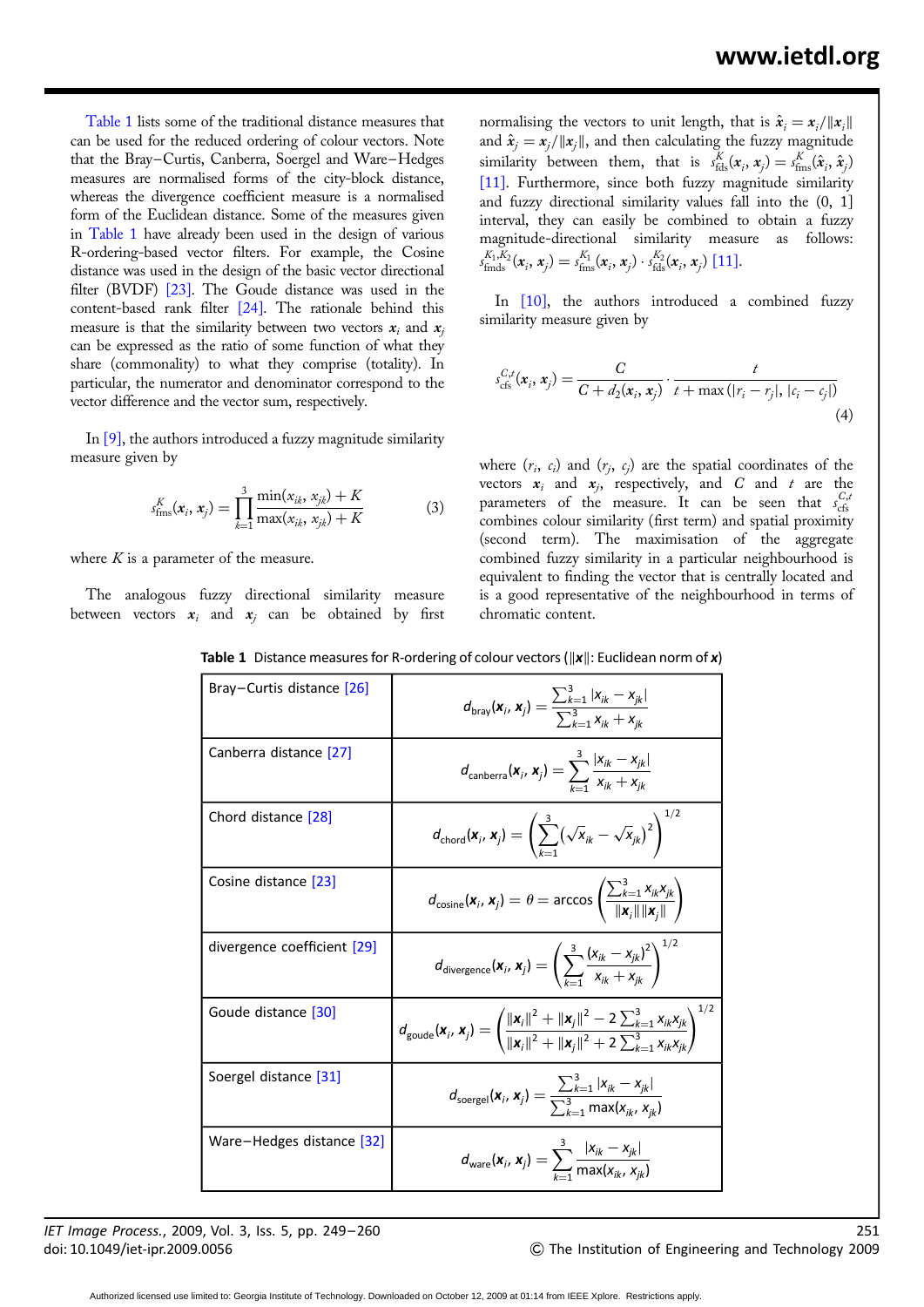The ordering criterion used in the directional-distance filter (DDF) [25] combines the Minkowski and Cosine distances. In particular, the aggregate distance associated with pixel  $x_i$  is given by

$$
D_i = \left(\sum_{j=1}^n d_p(\mathbf{x}_i, \mathbf{x}_j)\right) \left(\sum_{j=1}^n d_{\text{cosine}}(\mathbf{x}_i, \mathbf{x}_j)\right) \tag{5}
$$

Note that the idea of combining directional and magnitude processing also underlies the design of  $s_{\text{fmds}}$ . However, while s<sub>fmds</sub> is a proper similarity measure, that is it quantifies the similarity of two vectors, the ordering criterion given in (5) is only defined in a particular neighbourhood.

A function  $f : S \times S \to \mathbb{R}$  is called a metric on a set S if it satisfies the following conditions for all  $x, y, z \in S[33]$ :

1.  $f(x, y) \ge 0$  (non-negativity)

2.  $f(x, y) = 0$  if and only if  $x = y$  (self-identity)

- 3.  $f(x, y) = f(y, x)$  (symmetry)
- 4.  $f(x, y) \leq f(x, z) + f(y, z)$  (triangle inequality)

Among the distance measures presented in this section, the squared euclidean, Bray-Curtis and Goude measures are not metrics on  $\mathbb R$  since they violate the triangle inequality. The Cosine distance is a semi (pseudo) metric on R because it satisfies all of the conditions except for the self-identity condition. On the other hand, it can be shown that  $[9-11]$  the fuzzy similarity measures  $s_{\text{fms}}$ ,  $s_{\text{fds}}$ ,  $s_{\text{fmds}}$  and  $s_{\text{cfs}}$  are stationary F-bounded fuzzy metrics in George and Veeramani's sense [34].

The operation counts for each distance measure are given in Table 2 (ABS: absolute value; COMP: comparison; ADD: addition; SUB: subtraction; MULT: multiplication; DIV: division; SQRT: square root; ARCCOS: inverse cosine). Note that these operations are listed in ascending order according to their computational costs on a typical processor architecture, that is cost(ABS)  $cost(COMP) \leq \cdots \leq cost(SQRT) \leq cost(ARCCOS).$ This may not hold on certain architectures, but it nevertheless permits cost comparisons between the measures to a certain extent. The actual cost of each operation is highly dependent on the implementation platform (the processor and the compiler).

It should be noted that, even if it is mathematically simple, the use of a particular distance measure in an R-orderingbased vector filter can be computationally demanding. This

| Measure                     | ABS            | COMP           | ADD/SUB          | <b>MULT</b>    | <b>DIV</b>        | SQRT              | ARCCOS       |
|-----------------------------|----------------|----------------|------------------|----------------|-------------------|-------------------|--------------|
| $\boldsymbol{d}_1$          | $\overline{3}$ | —              | 5                | —              | $\qquad \qquad -$ | $\qquad \qquad -$ |              |
| $\boldsymbol{d}_2$          | —              |                | 5                | $\overline{3}$ |                   | $\mathbf{1}$      |              |
| $d_2^2$                     | -              | -              | 5                | $\overline{3}$ |                   | —                 |              |
| $d_{\infty}$                | $\mathsf{3}$   | $\overline{2}$ | $\overline{3}$   | -              |                   | —                 |              |
| $d_{\rm bray}$              | $\mathbf{3}$   |                | $10\,$           |                | $\mathbf{1}$      |                   |              |
| $d_{\mathsf{canberra}}$     | $\mathbf{3}$   | -              | 8                | -              | 3                 | —                 |              |
| $\mathsf{s}_{\mathsf{cfs}}$ | $\overline{2}$ | $\mathbf{1}$   | 9                | 4              | $\overline{2}$    | $\mathbf{1}$      |              |
| $d_{\mathsf{chord}}$        |                |                | 5                | $\overline{3}$ |                   | $\overline{7}$    |              |
| $d_{\text{cosine}}$         | -              | -              | $\boldsymbol{6}$ | 10             | $\mathbf{1}$      | $\mathbf 1$       | $\mathbf{1}$ |
| $d_{\text{divergence}}$     | —              | —              | 8                | $\overline{3}$ | 3                 | $\mathbf{1}$      |              |
| $s_{\mathsf{fds}}$          | —              | 3              | $10\,$           | 8              | 9                 | $\overline{2}$    |              |
| $s_{\mathsf{fms}}$          |                | 3              | $\boldsymbol{6}$ | $\overline{2}$ | 3                 | —                 |              |
| $S_{\rm fmds}$              |                | 6              | $16\,$           | $11\,$         | $12\,$            | $\overline{2}$    |              |
| $d_{\rm{goude}}$            |                | -              | 9                | 10             | $\mathbf 1$       | $\mathbf 1$       |              |
| $d_{\sf soergel}$           | $\overline{3}$ | 3              | $\overline{7}$   | —              | $\mathbf 1$       | —                 |              |
| $d_{\text{ware}}$           | $\mathsf{3}$   | 3              | 5                |                | 3                 |                   |              |

Table 2 Operation counts for the distance measures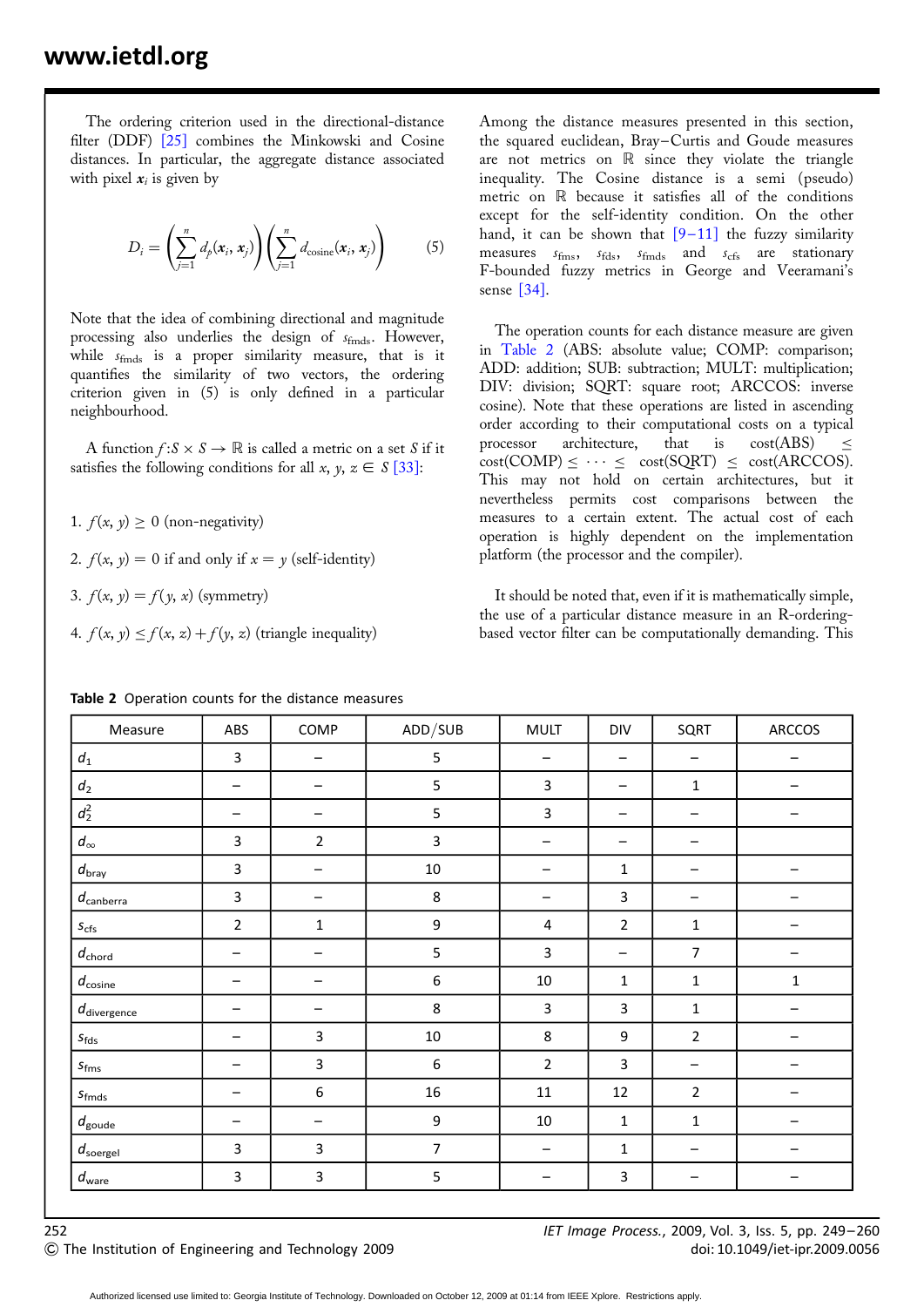is because during the filtering procedure the aggregate distance value (1) is calculated for every vector  $x_i$  in each neighbourhood  $W(r, c)$ . This means that the determination of the output vector  $y(r, c)$  requires  $n(n - 1)/2$  distance evaluations. For an  $M \times N$  image this amounts to  $MNn(n - 1)/2$  evaluations. As an example, filtering a 512  $\times$  512 image using a 3  $\times$  3 window requires over 9.4 million evaluations. Fortunately, the computation of certain distance measures can be accelerated using table lookups (see Section 3).

#### 3 Experimental results and discussion

In order to evaluate the performance of the presented distance measures, a set of 100 high quality RGB images was collected from the Internet. The set included images of people, animals, plants, buildings, aerial maps, man-made objects, natural scenery, paintings, sketches, as well as scientific, biomedical, synthetic and test images commonly used in the colour image processing literature. The corruption in the images was simulated by the widely used correlated impulsive noise model [35]

$$
\mathbf{x} = \begin{cases}\n\mathbf{0} & \text{with probability } 1 - \varphi \\
\{r_1, o_2, o_3\} & \text{with probability } \varphi_1 \cdot \varphi \\
\{o_1, r_2, o_3\} & \text{with probability } \varphi_2 \cdot \varphi \\
\{o_1, o_2, r_3\} & \text{with probability } \varphi_3 \cdot \varphi \\
\{r_1, r_2, r_3\} & \text{with probability } (1 - (\varphi_1 + \varphi_2 + \varphi_3)) \cdot \varphi \\
\end{cases}
$$
\n(6)

where  $\mathbf{o} = \{o_1, o_2, o_3\}$  and  $\mathbf{x} = \{x_1, x_2, x_3\}$  represent the original and noisy colour vectors, respectively,  $r = \{r_1, r_2, r_3\}$  is a random vector that represents the impulsive noise,  $\varphi$  is the sample corruption probability and  $\varphi_1$ ,  $\varphi_2$ , and  $\varphi_3$  are the corruption probabilities for the red, green and blue channels, respectively. In the experiments, the channel corruption probabilities were set to 0.25.

Filtering performance was evaluated by the following effectiveness criteria [6]:

1. *Mean absolute error:* MAE(*X*, *Y*) = 1/3*MN*  $\sum_{r=1}^{M}$ <br> $\sum_{c=1}^{N} d_1(\mathbf{x}(r, c), \mathbf{y}(r, c))$  where *X* and *Y* denote, respectively,

Table 3 Average effectiveness ranking of the distance measures

| Measure                 | MAE   |       | <b>MSE</b> |       | <b>NCD</b> |       |       | Mean  |       |       |
|-------------------------|-------|-------|------------|-------|------------|-------|-------|-------|-------|-------|
|                         | 10%   | 20%   | 30%        | 10%   | 20%        | 30%   | 10%   | 20%   | 30%   |       |
| $S_{\mathrm{cfs}}$      | 0.03  | 0.00  | 0.00       | 0.00  | 0.25       | 2.67  | 0.00  | 0.00  | 0.04  | 0.33  |
| $s_{\rm fmds}$          | 2.44  | 2.00  | 2.23       | 3.42  | 2.42       | 2.01  | 1.47  | 1.21  | 1.30  | 2.06  |
| $s_{\rm fms}$           | 2.20  | 1.65  | 1.30       | 2.07  | 1.79       | 1.62  | 6.49  | 3.21  | 2.53  | 2.54  |
| $d_1$                   | 3.45  | 2.86  | 2.63       | 1.99  | 2.42       | 2.61  | 8.13  | 4.90  | 4.06  | 3.67  |
| $d_{divergence}$        | 6.23  | 6.08  | 4.85       | 4.67  | 3.74       | 2.94  | 3.38  | 3.25  | 3.21  | 4.26  |
| $d_2$                   | 7.61  | 7.98  | 7.24       | 5.97  | 5.01       | 4.18  | 4.12  | 5.46  | 5.34  | 5.88  |
| $d_{\mathsf{chord}}$    | 9.78  | 9.69  | 8.78       | 7.86  | 6.58       | 5.53  | 6.92  | 7.66  | 6.76  | 7.73  |
| $d_{\mathsf{canberra}}$ | 6.10  | 5.24  | 6.03       | 6.48  | 8.35       | 10.43 | 10.32 | 8.97  | 10.46 | 8.04  |
| ddf                     | 9.53  | 9.99  | 9.13       | 11.00 | 9.05       | 7.28  | 4.95  | 5.85  | 5.84  | 8.07  |
| $d_{\rm bray}$          | 6.03  | 6.40  | 8.26       | 6.32  | 9.19       | 11.24 | 10.16 | 10.05 | 11.14 | 8.75  |
| $d_{\rm{goude}}$        | 9.30  | 11.08 | 11.61      | 8.66  | 9.43       | 8.94  | 5.84  | 8.85  | 8.99  | 9.19  |
| $d_{\sf{soergel}}$      | 9.02  | 7.64  | 7.21       | 10.25 | 9.82       | 10.46 | 10.90 | 8.89  | 8.80  | 9.22  |
| $d_{\infty}$            | 12.19 | 12.59 | 12.53      | 11.11 | 11.16      | 9.25  | 6.15  | 10.81 | 10.01 | 10.64 |
| $d_{\mathsf{ware}}$     | 10.49 | 8.35  | 9.39       | 11.67 | 12.36      | 13.51 | 12.95 | 12.24 | 13.12 | 11.56 |
| $S_{\mathsf{fds}}$      | 14.75 | 14.12 | 14.09      | 14.90 | 14.73      | 14.72 | 13.93 | 13.81 | 13.65 | 14.30 |
| $d_2^2$                 | 15.90 | 15.73 | 15.64      | 14.11 | 14.03      | 12.76 | 15.83 | 15.88 | 15.80 | 15.08 |
| $d_{\text{cosine}}$     | 15.45 | 15.12 | 15.16      | 15.52 | 15.67      | 15.85 | 14.73 | 14.96 | 14.95 | 15.27 |
| none                    | 12.50 | 16.48 | 16.92      | 17.00 | 17.00      | 17.00 | 16.73 | 17.00 | 17.00 | 16.40 |

IET Image Process., 2009, Vol. 3, Iss. 5, pp. 249–260 253 doi: 10.1049/iet-ipr.2009.0056 & The Institution of Engineering and Technology 2009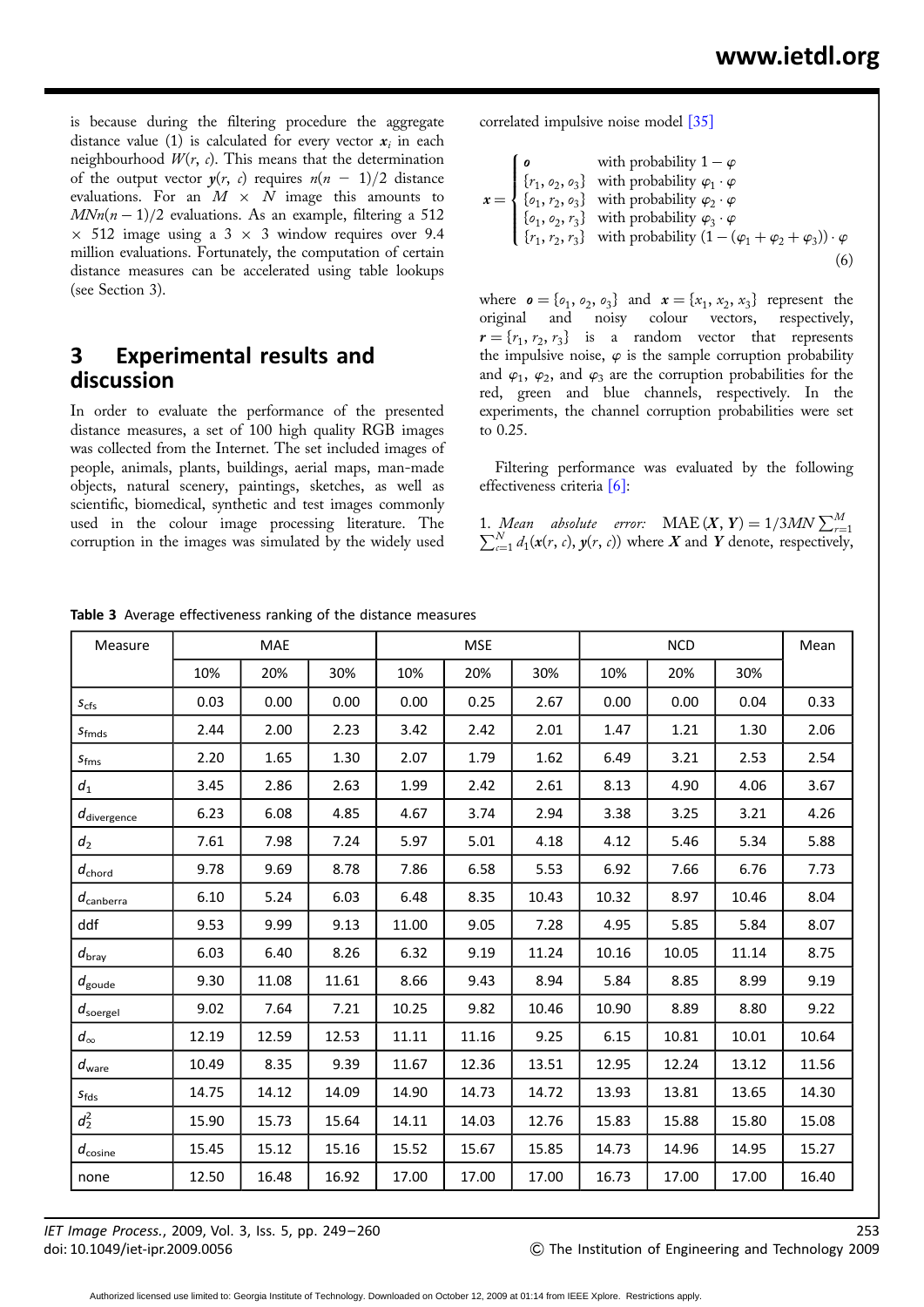the  $M \times N$  original and filtered images in the RGB colour space. MAE measures the detail preservation capability of a filter.

2. Mean squared error: MSE  $(X, Y) = 1/3MN \sum_{r=1}^{M} \sum_{c=1}^{N} d_2^2(x(r, c), y(r, c))$  MSE measures the noise suppression capability of a filter.



 $\boldsymbol{g}$ 

 $\overline{I}$ 

Figure 2 Filtering results for the Peppers image corrupted with 10% noise a Original b 10% noisy (MAE:6.34, MSE:1037.19)  $c d_2^2$  (MAE:3.72, MSE:42.88)  $d$   $d$ <sub>canberra</sub> (MAE:2.35, MSE:26.36) e d<sub>divergence</sub> (MAE:2.29, MSE:20.71) f d<sub>2</sub> (MAE:2.29, MSE:20.77)  $g$   $d_1$  (MAE:2.23, MSE:20.70) h sfms (MAE:2.22, MSE:20.42)  $i s_{\text{cfs}}$  (MAE:0.49, MSE:11.06)

254 IET Image Process., 2009, Vol. 3, Iss. 5, pp. 249– 260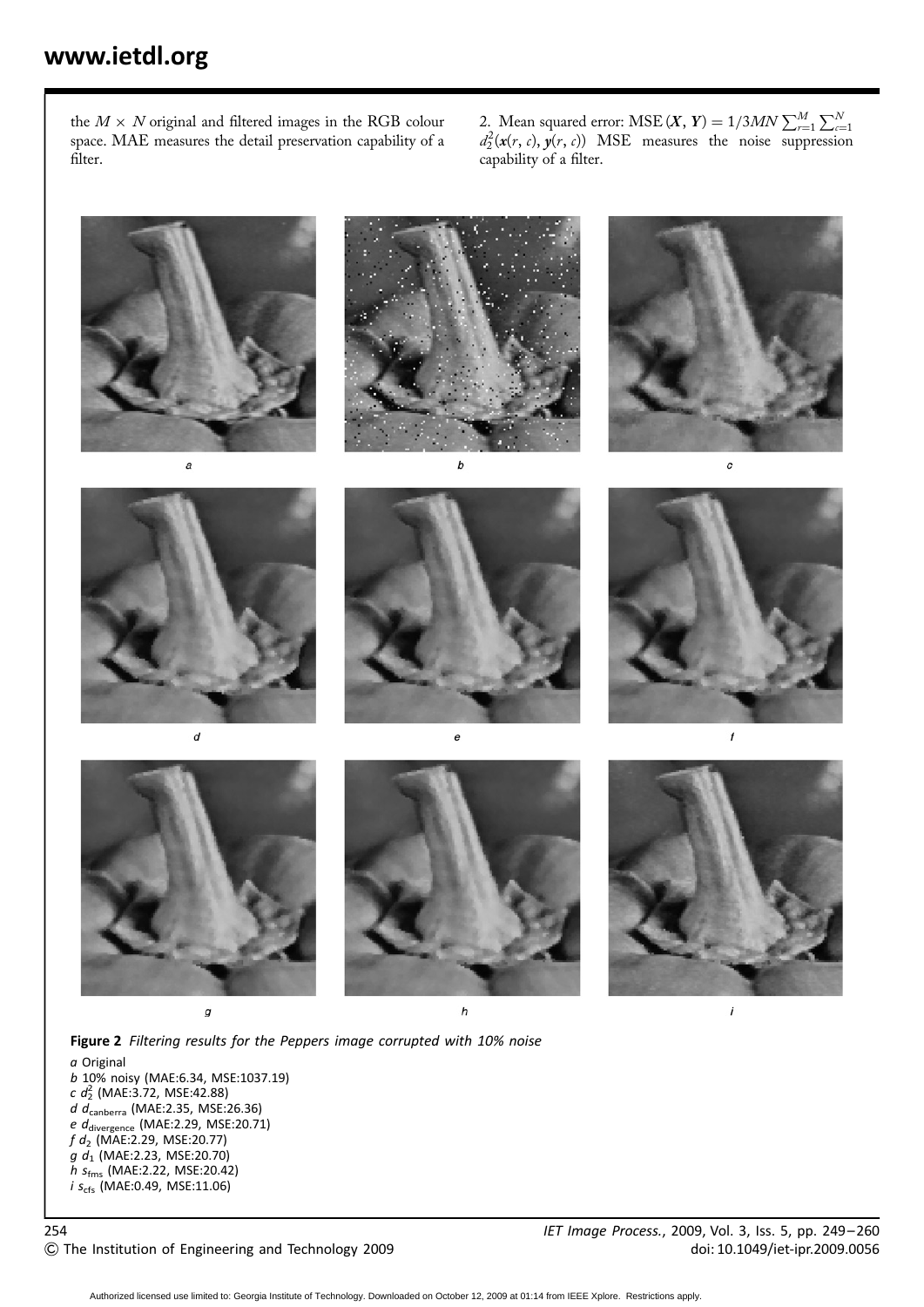| 3. Normalised colour difference:                                                                                                                                                                             |  |  | $NCD(X, Y) =$ |
|--------------------------------------------------------------------------------------------------------------------------------------------------------------------------------------------------------------|--|--|---------------|
| $\frac{\sum_{r=1}^M\sum_{c=1}^N d_2(x^{\text{Lab}}(r,c), y^{\text{Lab}}(r,c))}{\sum_{r=1}^M\sum_{c=1}^N\ x^{\text{Lab}}(r,c)\ } \;\text{ where }\; x^{\text{Lab}}(r,c)\; \text{ and }\; y^{\text{Lab}}(r,c)$ |  |  |               |
|                                                                                                                                                                                                              |  |  |               |

denote the CIEL<sup>\*</sup>a<sup>\*</sup>b<sup>\*</sup> coordinates of the pixel  $(r, c)$  in the original and filtered images, respectively. NCD measures the colour preservation capability of a filter.



 $\boldsymbol{g}$ 

 $i s_{\text{cfs}}$  (MAE:1.26, MSE:23.24)

Figure 3 Filtering results for the Lenna image corrupted with 20% noise a Original b 20% noisy (MAE:12.67, MSE:1960.48)  $c d_{\text{cosine}}$  (MAE:4.23, MSE:55.06)  $d d_{\infty}$  (MAE:4.01, MSE:48.72) e d<sub>goude</sub> (MAE:3.75, MSE:42.51)  $f d_2$  (MAE:3.70, MSE:40.71) g s<sub>fmds</sub> (MAE:3.54, MSE:37.48)  $h$   $d_1$  (MAE:3.49, MSE:37.72)

IET Image Process., 2009, Vol. 3, Iss. 5, pp. 249–260 255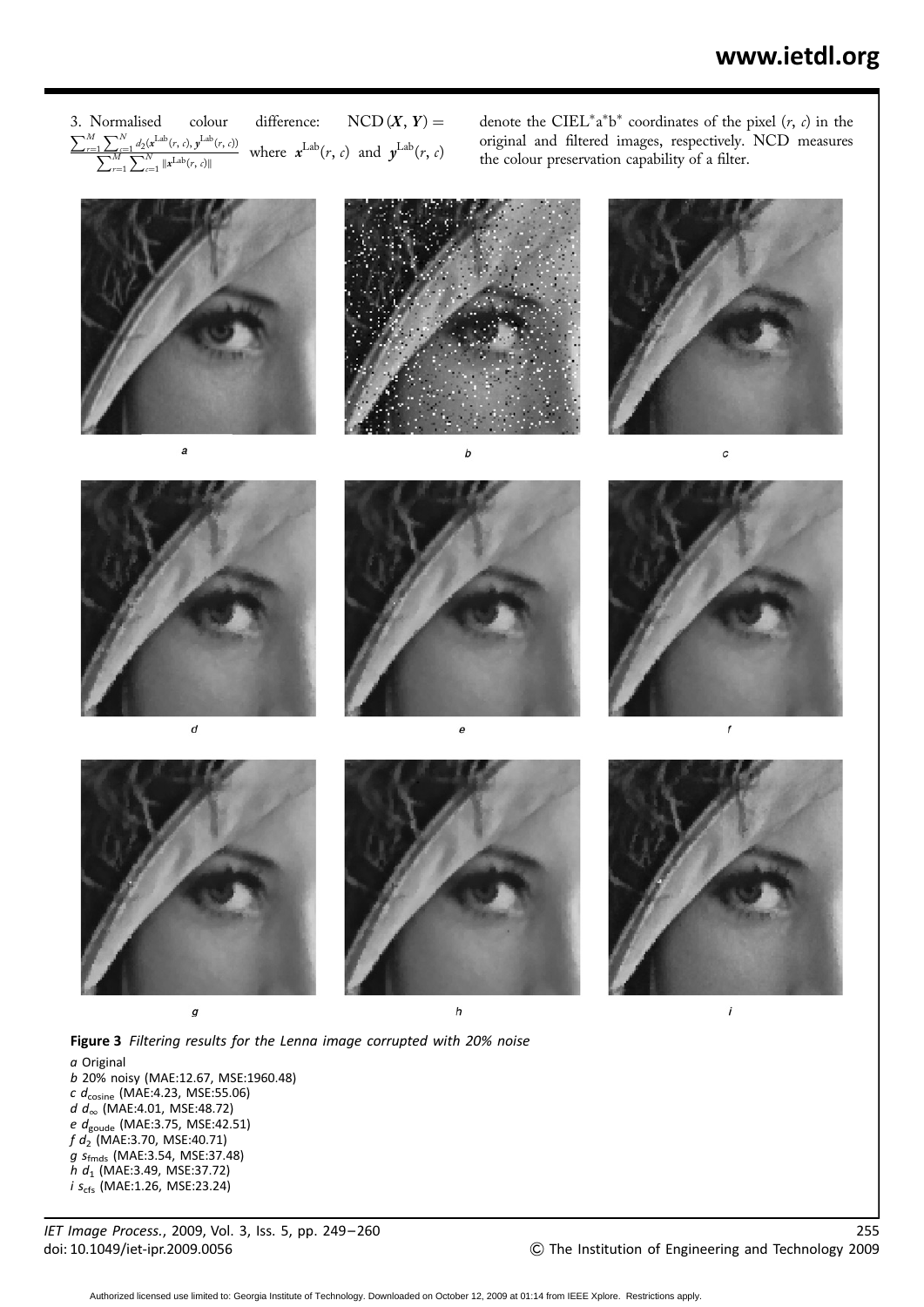Computational efficiency was measured by CPU time in milliseconds. All of the programs were implemented in the C language, compiled with the gcc 4.2.4 compiler and executed on an Intel<br>®Core $^{\rm TM}2$  Quad Q6700 2.66 GHz machine. The time measurements were averaged over ten identical runs. Although relative efficiency judgments can



Figure 4 Filtering results for the Baboon image corrupted with 30% noise a Original b 30% noisy (MAE:19.07, MSE:2894.43)  $c d_{chord}$  (MAE:11.86, MSE:383.68) d d<sub>2</sub> (MAE:11.76, MSE:375.17) e dware (MAE:11.66, MSE:436.98)  $f d_{\text{soergel}}$  (MAE:11.61, MSE:410.25)  $g$   $d_1$  (MAE:11.29, MSE:363.30)

 $i s_{\text{cfs}}$  (MAE:7.72, MSE:337.35)

h sfms (MAE:11.22, MSE:361.53)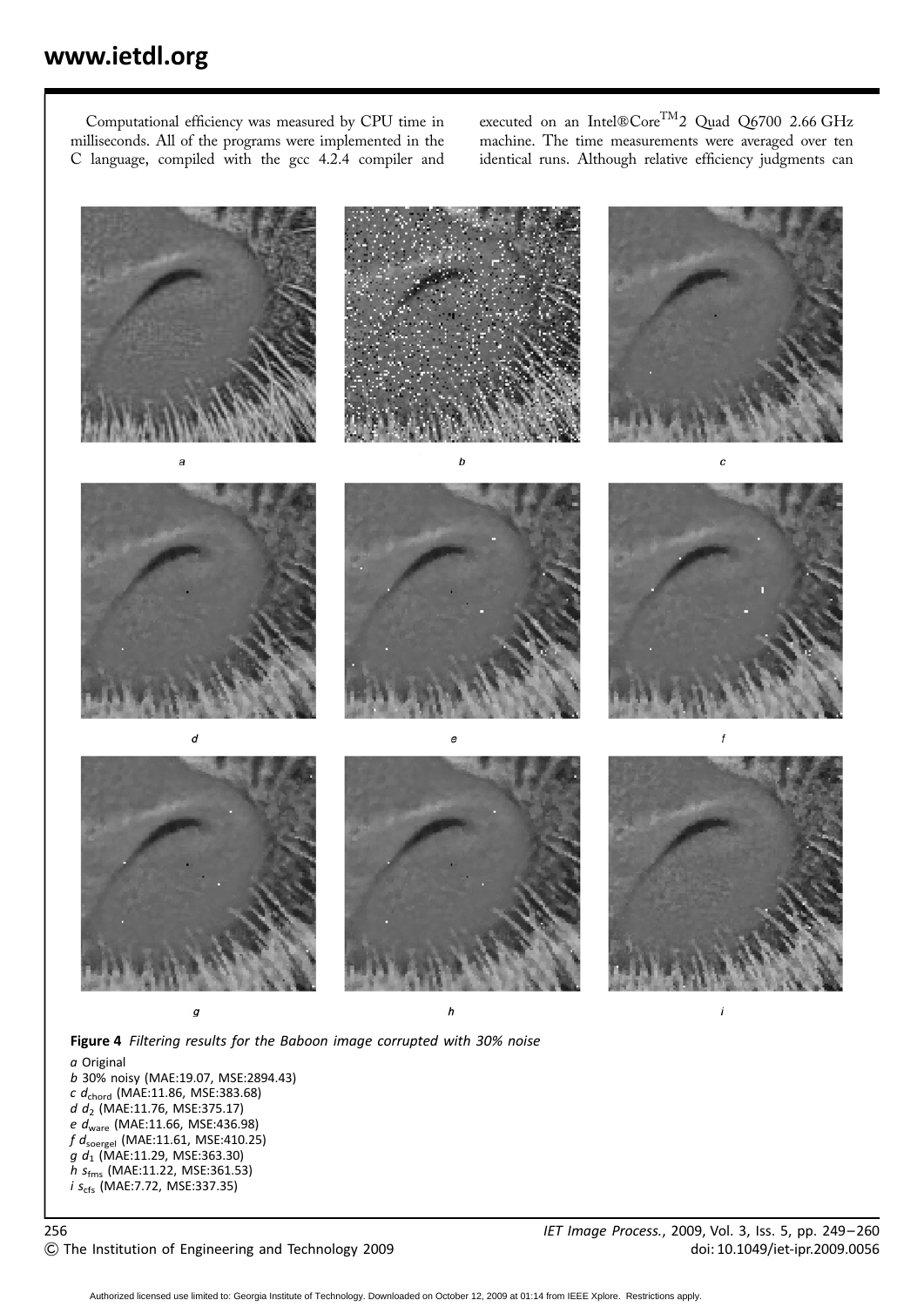be made using the information given in Table 2, the actual execution times were measured for two main reasons. First, the cost of the basic operations is not uniform (for example, ARCCOS is computationally very expensive when compared to the others). Second, the use of lookup tables (LUTs) can significantly accelerate the computation of certain distance measures.

Eighteen distance measures were evaluated in the experiments. These included the four variants of the Minkowski distance  $(d_1, d_2, d_\infty$  and  $d_2^2)$ , the eight measures listed in Table 1, and the four fuzzy similarity measures discussed in Section 2. Each of these measures was plugged into (1) and the performance of the resulting filter was evaluated using the abovementioned criteria. A square window of size  $3 \times 3$  ( $n = 9$ ) is used in all of the filters. Although the ordering criterion used in DDF (5) is not a distance measure, because of its widespread use in the literature, it was included in the experiments. Furthermore, the identity filter (indicated by the label 'none'), which performs no filtering was included as a baseline. The K parameters of  $s_{\text{fms}}$  and  $s_{\text{fds}}$  were set to 1024 and 4 [11], respectively. The C and t parameters of  $s_{\text{cfs}}$  were set to 150 and 4 [10], respectively.

Implementation details for the distance measures are given below  $(0 = [0, 0, 0])$ :

1.  $d_2^2$ : Instead of calculating  $n(n-1)/2$  distance values in each neighbourhood  $W(r, c)$ , first the mean vector  $x = 1/n \sum_{i=1}^{n} x_i$  is calculated and then the output vector is determined to be the input vector that has the minimum  $d_2^2$  distance to the mean vector, that is  $y(r, c) =$ argmin $_{x_i \in W(r,c)} d_2^2(x_i, x)$  [17].

2.  $d_{\text{bray}}, d_{\text{goude}}, d_{\text{soergel}}$ : If  $x_i = x_j = 0$ , the distance between the two vectors is taken as 0.

3.  $d_{\text{camberra}}, d_{\text{divergence}}, d_{\text{ware}}$ : If  $x_{ik} = x_{ik} = 0$  for any component  $k \in \{1, 2, 3\}$ , the contribution of that component to the distance between  $x_i$  and  $x_j$  is ignored. The value of the term in the summation is precomputed and stored in a 2D LUT of size  $256 \times 256$ .

4.  $s_{\text{cfs}}$ : The spatial proximity term is precomputed and stored in a 2D LUT of size  $n \times n$ .

5.  $d_{\text{chord}}$ : The value of each term in the summation is precomputed and stored in a 1D LUT of size 256.

6.  $d_{\text{cosine}}$ : If either  $x_i = 0$  or  $x_i = 0$ , the distance between the two vectors is taken as  $\pi$  (maximum possible angular distance). If  $x_i = x_j = 0$ , the distance between them is taken as 0 (minimum possible angular distance).

7.  $s_{\text{fds}}$ : If either  $x_i = 0$  or  $x_j = 0$ , the similarity between the two vectors is taken as 0 (minimum possible similarity). If  $x_i = x_j = 0$ , the similarity between them is taken as 1 (maximum possible similarity).

8.  $s_{\text{fms}}$ : The value of the term in the product is precomputed and stored in a 2D LUT of size  $256 \times 256$ .

Table 3 shows the average effectiveness ranking of the distance measures over the entire image set. Note that the ranks start from 0 and the smaller the rank value, the better the corresponding distance measure. For example, with respect to the MAE criterion, the sfmds measure has an average rank of 2.00 at 20% noise level. In other words, with respect to detail preservation, the R-ordering-based vector filter that utilises  $s_{\text{fmds}}$  ranks, on the average, in top 3 among 18 filters. The last column shows the overall mean effectiveness rank for each distance measure. It can be seen that, on the average,  $s_{\text{cfs}}$ ,  $s_{\text{fmds}}$  and  $s_{\text{fms}}$  perform the best. Interestingly, these are all fuzzy metrics, which indicates that fuzzy logic might be better suited for outlier detection when compared to traditional distance measures. Among these metrics,  $s_{\text{cfs}}$  outperforms the other two by a large margin as evidenced by its impressive 0.33 average rank. The success of  $s_{\rm cfs}$  is most likely due to its consideration of spatial proximity, an idea that seems to be overlooked in the literature. It should also be noted that the top two filters are both hybrid in

Table 4 Average efficiency ranking of the distance measures

| Measure                 |       | Mean  |       |       |
|-------------------------|-------|-------|-------|-------|
|                         | 10%   | 20%   | 30%   |       |
| none                    | 0.00  | 0.00  | 0.00  | 0.00  |
| $d_2^2$                 | 1.00  | 1.00  | 1.00  | 1.00  |
| $d_1$                   | 2.00  | 2.00  | 2.00  | 2.00  |
| $d_{\mathsf{ware}}$     | 3.48  | 3.42  | 3.47  | 3.46  |
| $S_{\text{fms}}$        | 3.52  | 3.58  | 3.54  | 3.55  |
| $d_{\mathsf{canberra}}$ | 5.00  | 5.00  | 4.99  | 5.00  |
| $d_{\infty}$            | 6.00  | 6.01  | 6.00  | 6.00  |
| $d_{\rm bray}$          | 7.00  | 6.99  | 7.00  | 7.00  |
| $d_{chord}$             | 8.61  | 8.30  | 8.09  | 8.33  |
| $d_{\rm{soergel}}$      | 8.41  | 8.71  | 8.92  | 8.68  |
| $d_2$                   | 10.02 | 10.01 | 10.08 | 10.04 |
| $d_{divergence}$        | 10.98 | 11.00 | 10.93 | 10.97 |
| $S_{\rm cfs}$           | 12.06 | 12.05 | 12.06 | 12.06 |
| $d_{\rm{goude}}$        | 12.96 | 12.97 | 12.96 | 12.96 |
| $S_{\text{fds}}$        | 13.97 | 13.97 | 13.97 | 13.97 |
| Sfmds                   | 14.99 | 14.99 | 14.99 | 14.99 |
| $d_{\text{cosine}}$     | 16.00 | 16.00 | 16.00 | 16.00 |
| ddf                     | 17.00 | 17.00 | 17.00 | 17.00 |

Authorized licensed use limited to: Georgia Institute of Technology. Downloaded on October 12, 2009 at 01:14 from IEEE Xplore. Restrictions apply.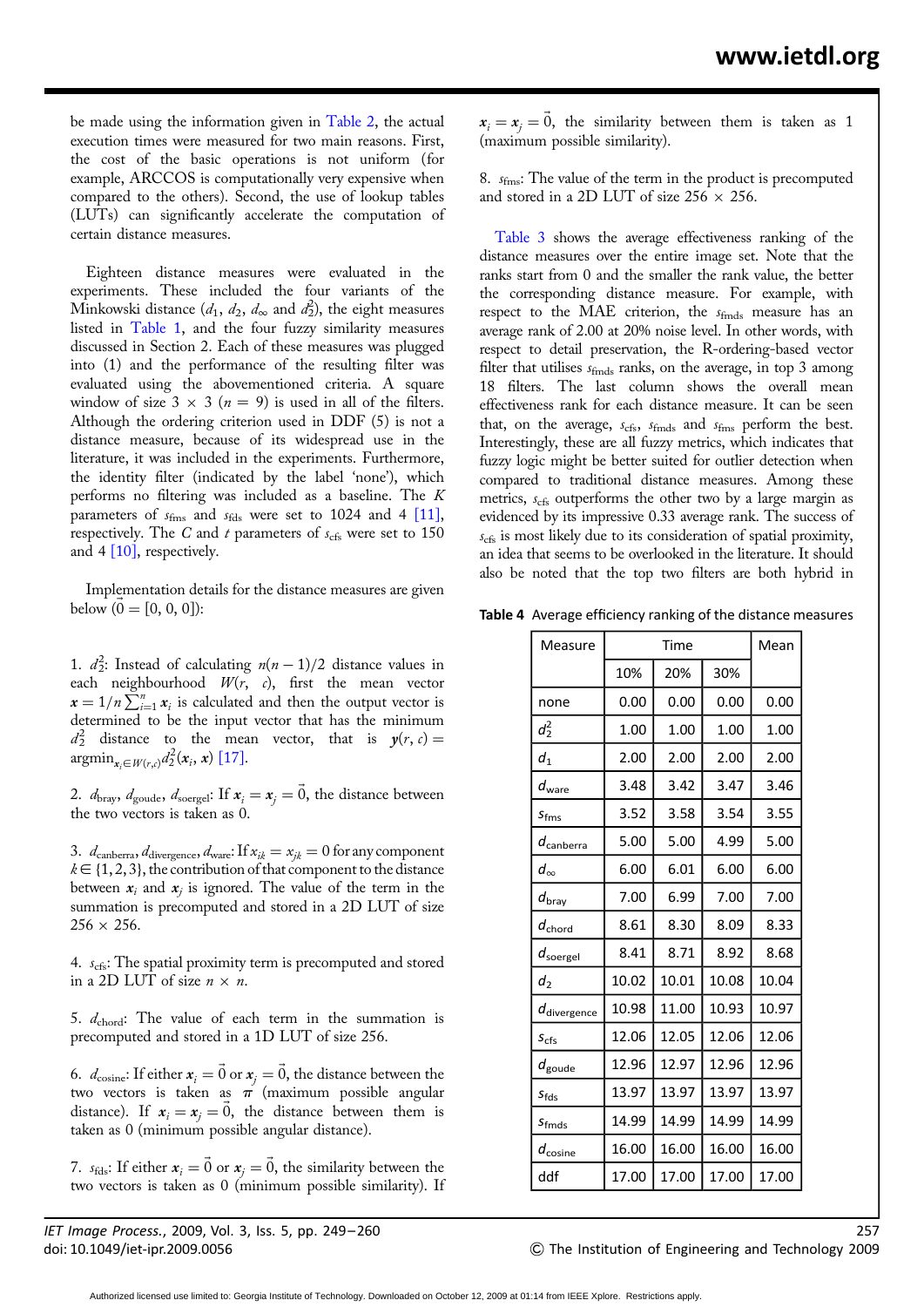| Measure                 | Actual time | Relative time   |  |  |
|-------------------------|-------------|-----------------|--|--|
| none                    | 0.000       | 0T              |  |  |
| $d_2^2$                 | 0.063       | 1 <sub>T</sub>  |  |  |
| $d_1$                   | 0.153       | 2 <sub>T</sub>  |  |  |
| $S_{\text{fms}}$        | 0.181       | 3 <sub>T</sub>  |  |  |
| $d_{\text{ware}}$       | 0.182       | 3 <sub>T</sub>  |  |  |
| $d_{\text{canberra}}$   | 0.183       | 3 <sub>T</sub>  |  |  |
| $d_{\infty}$            | 0.240       | 4 <sub>T</sub>  |  |  |
| $d_{\rm bray}$          | 0.256       | 4 <sub>T</sub>  |  |  |
| $d_{\text{soergel}}$    | 0.346       | 6T              |  |  |
| $d_{chord}$             | 0.356       | 6т              |  |  |
| $d_2$                   | 0.366       | 6т              |  |  |
| $d_{\text{divergence}}$ | 0.396       | 6т              |  |  |
| $S_{\text{cfs}}$        | 0.508       | 8т              |  |  |
| $d_{\text{goude}}$      | 0.533       | 8т              |  |  |
| $S_{\text{fds}}$        | 0.623       | 10 <sub>T</sub> |  |  |
| Sfmds                   | 0.694       | 11 <sub>T</sub> |  |  |
| $d_{\text{cosine}}$     | 1.424       | 23 <sub>T</sub> |  |  |
| ddf                     | 1.684       | 27т             |  |  |

Table 5 Time requirements of the distance measures on the Peppers image

nature:  $s_{\rm cfs}$  combines magnitude similarity with spatial proximity, whereas  $s_{\text{fmds}}$  combines magnitude similarity with directional similarity. In addition to the fuzzy metrics,  $d_1$  and  $d_{divergence}$  also perform better than  $d_2$ , which is the most commonly used distance measure in the literature  $[1-6]$ . Despite the fact that it differs from  $d_2$  only by its lack of a square root operation,  $d_2^2$  performs among the worst. This is not surprising given the fact that the R-ordering-based vector filter that utilises  $d_2^2$  essentially approximates the average filter [22], which is known to blur the fine details.  $d_{\text{cosine}}$  and  $s_{\text{fds}}$ also perform poorly, which shows that directional information alone is not sufficient to determine the most representative vector in a neighbourhood. Interestingly, the identity filter ('none'), which leaves the noisy image unchanged preserves the fine details better than  $s_{\text{fds}}$ ,  $d_2^2$  and  $d_{\text{cosine}}$  at 10% noise level.

It should be noted that the performance of the fuzzy metrics can be enhanced by tuning their parameters adaptively according to the image characteristics and the level of noise, see, for example, [10].

Fig. 2 shows sample filtering results for a close-up part of the Peppers image contaminated with 10% noise. It can be seen that  $d_2^2$  blurs the fine details severely.  $d_{\text{divergence}}$ ,  $d_2$ ,  $d_1$ and  $s_{\text{fms}}$  are fairly close in terms of detail preservation and

noise removal performance. On the other hand,  $s_{\text{cfs}}$ performs significantly better than the others, producing an output image that closely resembles the original image.

Fig. 3 shows sample filtering results for a close-up part of the Lenna image contaminated with 20% noise. It can be seen that  $d_{\text{cosine}}$  not only fails to remove a significant amount of noise, but also smears the fine details. Even though  $d_{\text{goude}}, d_2$ , s<sub>fmds</sub> and  $d_1$ suppress the noise well, this comes at the expense of the blurring of the fine details, for example the boa fur and the eye lashes. In contrast, s<sub>cfs</sub> achieves a remarkable balance between detail preservation and noise removal.

Fig. 4 shows sample filtering results for a close-up part of the Baboon image contaminated with 30% noise. This image presents a challenging case not only because of its high level of noise, but also because of its complex structural content, for example the whiskers. It can be seen that  $d_{\text{chord}}$  and  $d_2$ fail to preserve the fine details, producing output images with blurry and/or broken whiskers.  $d_{\text{ware}}$ ,  $d_{\text{soergel}}$ ,  $d_1$  and sfms preserve the details better, while leaving many noisy pixels intact. As before,  $s_{\text{cfs}}$  outperforms the others in terms of both detail preservation and noise removal.

Table 4 shows the average efficiency ranking of the distance measures. Obviously, the identity filter consistently ranks first since it involves no actual filtering. As expected,  $d_2^2$  is the most efficient distance measure since, in contrast to the other measures, it does not involve  $n(n-1)/2$ distance evaluations in each neighbourhood.  $d_1$  is the second most efficient measure as it involves only the simplest mathematical operations, that is absolute value and addition/subtraction. The computation of  $d_1$  can be further accelerated using the method described in  $[36]$ .  $d_{\text{ware}}$ ,  $s_{\text{fms}}$ and  $d_{\text{camberra}}$  are also among the most efficient since they can be calculated rapidly using LUTs. Except for  $s_{\text{fms}}$ , the fuzzy metrics are not particularly efficient. Among these,  $s_{\text{cfs}}$  and  $s_{\text{fmds}}$  partially benefit from the use of LUTs. However, the calculation of the colour similarity term in  $s_{\text{cfs}}$ and the directional similarity term in  $s_{\text{fmds}}$  increases the computational requirements for these filters. Finally,  $d_{\text{cosine}}$ and ddf are the least efficient of all, which is due to their use of the computationally expensive ARCCOS operation.

Table 5 shows the average computational time requirements of the distance measures on the  $512 \times 512$ Peppers image over 100 identical runs. The last two columns give the actual (measured in seconds) and relative (indicated in units of T) computational times for each distance measure. It can be seen that the actual time differences among many of the measures are rather negligible. However,  $d_{\text{cosine}}$  and ddf are still relatively time consuming when compared to the others.

### 4 Conclusions and future work

In this paper, we reviewed various distance measures that can be used to order colour vectors in R-ordering-based vector

Authorized licensed use limited to: Georgia Institute of Technology. Downloaded on October 12, 2009 at 01:14 from IEEE Xplore. Restrictions apply.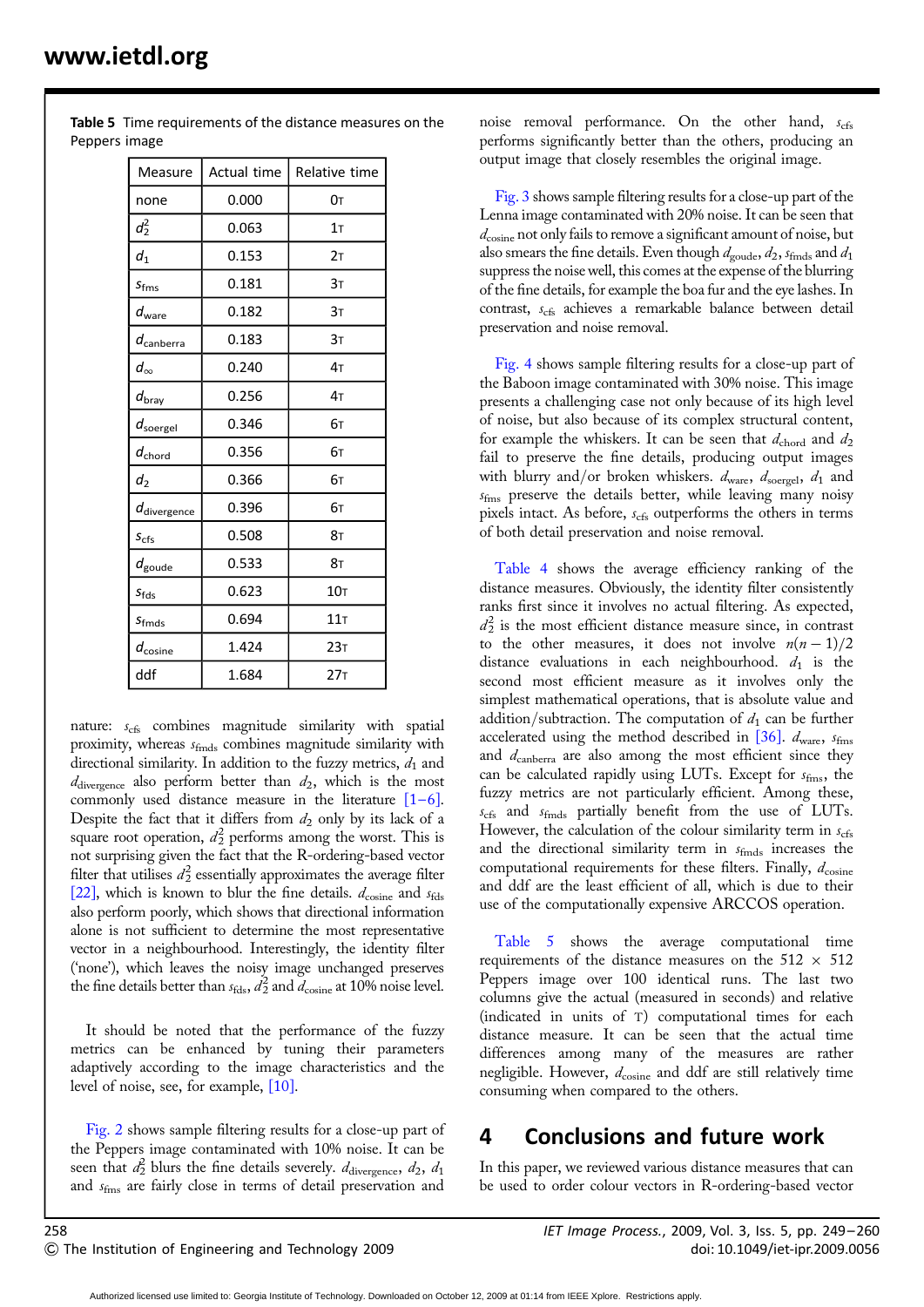filters. We evaluated the performance of these measures on a large and diverse set of images using several effectiveness and efficiency criteria. The results demonstrated that the fuzzy similarity metrics  $s_{\text{cfs}}$ ,  $s_{\text{fmds}}$  and  $s_{\text{fms}}$  significantly outperform the commonly used  $d_1$  and  $d_2$  metrics in terms of detail preservation, noise removal and colour preservation. Furthermore, these fuzzy metrics are parametrised, which permits the tuning of their parameters according to the image characteristics and the level of noise.

The use of the presented distance measures is not limited to the basic R-ordering-based vector filters such as VMF, BVDF and DDF. Each of these basic filters can in turn be used as a back-end in the implementation of more advanced switching filters, that is those filters that selectively remove the noise by utilising impulse detectors  $[1, 5, 6]$ . However, a distance measure that performs well in a non-switching noise removal filter may not necessarily perform as well when combined with an (imperfect) impulse detector. In other words, the complex interaction between the front-end (impulse detector) and back-end (noise removal filter) in a switching filter will likely to have a non-negligible influence on the ultimate performance of a distance measure. This issue will be investigated in a future study.

### 5 Acknowledgments

This publication was made possible by a grant from The Louisiana Board of Regents (LEQSF2008-11-RD-A-12). The author is grateful to the anonymous reviewers for their insightful suggestions and constructive comments that improved the quality and presentation of this paper.

### 6 References

[1] SMOLKA B., VENETSANOPOULOS A.N.: 'Color image processing: methods and applications', 'Chapter Noise reduction and edge detection in color images' (CRC Press/Taylor & Francis, 2006), pp. 75– 102

[2] PLATANIOTIS K.N., VENETSANOPOULOS A.N.: 'Color image processing and applications' (Springer-Verlag, 2000)

[3] SMOLKA B., PLATANIOTIS K.N., VENETSANOPOULOS A.N.: 'Nonlinear signal and image processing: theory, methods, and applications', 'Chapter Nonlinear techniques for color image processing' (CRC Press, 2004), pp. 445-505

[4] LUKAC R., SMOLKA B., MARTIN K., PLATANIOTIS K.N., VENETSANOPOULOS A.N.: 'Vector filtering for color imaging', IEEE Signal Process. Mag., 2005, 22, (1), pp. 74– 86

[5] LUKAC R., PLATANIOTIS K.N.: 'Advances in imaging & electron physics', 'Chapter A taxonomy of color image filtering and enhancement solutions' (Academic Press, 2006), pp. 187–264

[6] CELEBI M.E., KINGRAVI H.A., ASLANDOGAN Y.A.: 'Nonlinear vector filtering for impulsive noise removal from color images', J. Electron. Imag., 2007, 16, (3), p. 033008

[7] SHEN Y., BARNER K.E.: 'Fuzzy vector median based surface smoothing', IEEE Trans. Vis. Comput. Graph., 2004, 10, (3), pp. 252– 265

[8] MORILLAS S., GREGORI V., PERIS-FAJARNES G., LATORRE P.: 'A new vector median filter based on fuzzy metrics', in KAMEL M.S., CAMPILHO A.C. (EDS.): Proc. Second Int. Conf. Image Analysis and Recognition (ICIAR'05), 2005, (Lecture Notes in Computer Science,  $3656$ ), pp.  $81-90$ 

[9] MORILLAS S., GREGORI V., PERIS-FAJARNES G., LATORRE P.: 'A fast impulsive noise color image filter using fuzzy metrics', Real-Time Imag., 2005, 11,  $(5/6)$ , pp. 417-428

[10] MORILLAS S., GREGORI V., PERIS-FAJARNES G., SAPENA A.: 'New adaptive vector filter using fuzzy metrics', J. Electron. Imag., 2007, 16, (3), p. 033007

[11] MORILLAS S., GREGORI V., RIQUELME J., DEFEZ B., PERIS-FAJARNES G.: 'Fuzzy directional distance vector filter'. Proc. Seventh Int. Workshop on Fuzzy Logic and Applications: Applications of Fuzzy Sets Theory, 2007, pp. 355– 361

[12] SCHULTE S., DE WITTE V., NACHTEGAEL M., VAN DER WEKEN D., KERRE E.E.: 'Histogram-based fuzzy colour filter for image restoration', Image Vis. Comput., 2007, 25, (9), pp. 1377–1390

[13] SCHULTE S., MORILLAS S., GREGORI V., KERRE E.E.: 'A new fuzzy color correlated impulse noise reduction method', IEEE Trans. Image Process., 2007, 16, (10), pp. 2565– 2575

[14] CAMARENA J.-G., GREGORI V., MORILLAS S., SAPENA A.: 'Fast detection and removal of impulsive noise using peer groups', J. Vis. Commun. Image Represent., 2008, 19, (1), pp. 20– 29

[15] MORILLAS S., GREGORI V., PERIS-FAJARNES G.: 'Isolating impulsive noise pixels in color images by peer group techniques', Comput. Vis. Image Underst., 2008, 110, (1), pp. 102– 116

[16] MORILLAS S., GREGORI V., PERIS-FAJARNES G., SAPENA A.: 'Local self-adaptive fuzzy filter for impulsive noise removal in color images', Signal Process., 2008, 88, (2), pp. 390– 398

[17] BARNETT V.: 'The ordering of multivariate data', J. Roy. Statist. Soc. Ser. A, 1976, 139, (3), pp. 318-355

[18] TANG K., ASTOLA J., NEUVO Y.: 'Nonlinear multivariate image filtering techniques', IEEE Trans. Image Process., 1995, 4, (6), pp. 788– 798

[19] PITAS I., TSAKALIDES P.: 'Multivariate ordering in color image filtering', IEEE Trans. Circuits Syst. Video Technol., 1991, 1, (3), pp. 247– 259

IET Image Process., 2009, Vol. 3, Iss. 5, pp. 249– 260 259

doi: 10.1049/iet-ipr.2009.0056 & The Institution of Engineering and Technology 2009